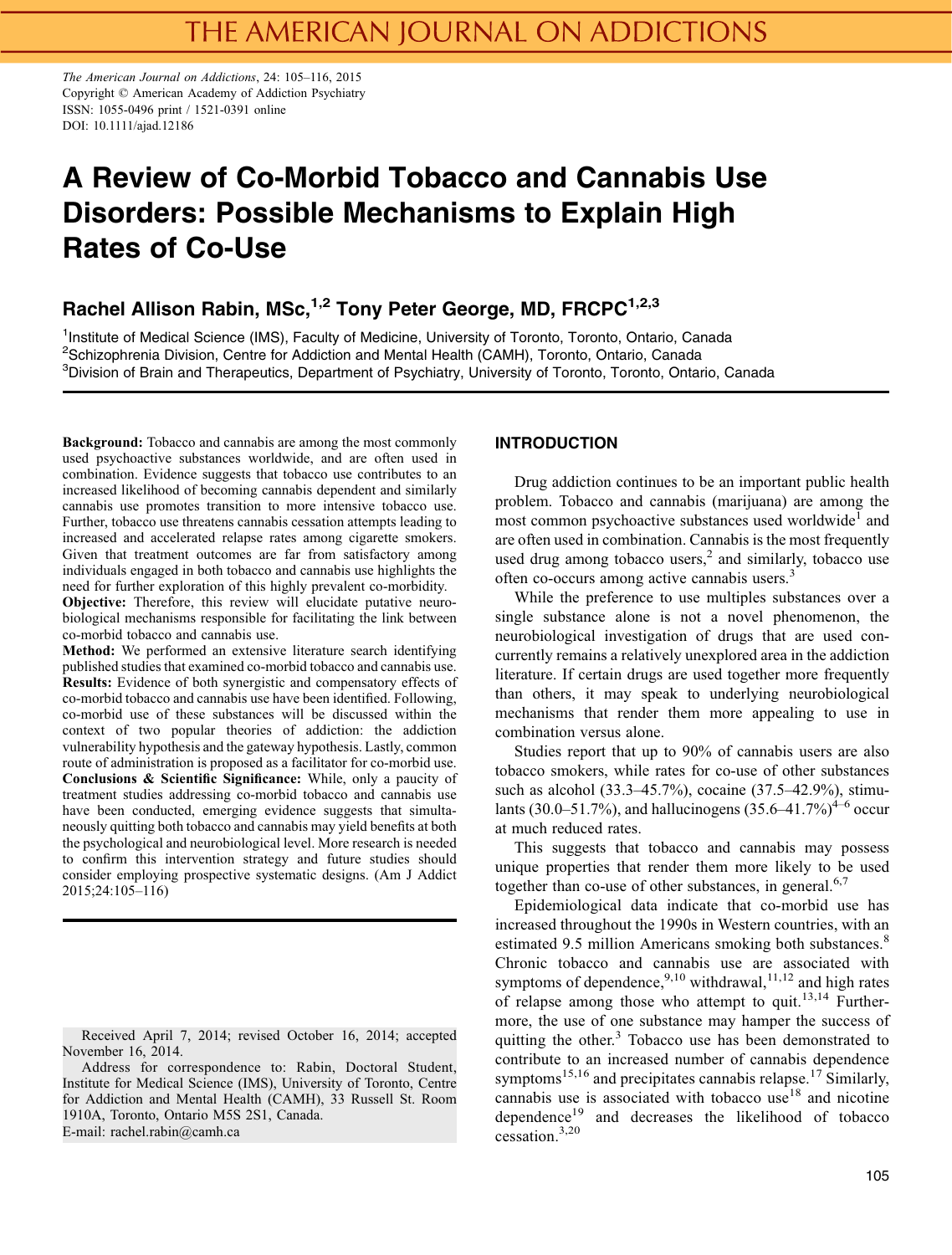Tobacco smoking is a worldwide epidemic and is the leading cause of preventable morbidity and mortality in the Western world.<sup>21</sup> Its use has been linked to respiratory problems, lung cancer, and heart disease.<sup>22</sup> While research associating chronic cannabis use with these adverse health risks are less clear.23,24 The full breadth of cannabis' healthrelated effects are far from clear and remain under investigation.<sup>23</sup> Chronic cannabis consumption may also lead to unfavorable effects on academic performance, employment, interpersonal relationships, and mental health.25–<sup>27</sup> Taken together, further research targeted at treatment development is critical as tobacco and cannabis use are serious threats to current and future world health.

In this review we aim to first discuss patterns of tobacco and cannabis use, followed by their neurobiological profiles. Potential theories and mechanisms to explain the robust relatedness of tobacco and cannabis co-use are then proposed. This includes synergistic and compensatory effects of co-use, as well as theories such as the addiction vulnerability hypothesis (AVH) and the gateway theory. A common route of administration (ROA) is then proposed as a facilitator of continued co-morbid use.

Second, we review treatment studies addressing co-morbid tobacco and cannabis use in an attempt to corroborate and support the theories presented. Lastly, we integrate current available research and evidence in order to provide clinicians with a more concrete treatment approach of how to treat individuals misusing tobacco and cannabis.

While previous reviews in this area have been published,  $6.28$  here we approach the topic with a strong emphasis on neurobiological factors that facilitate the relationship between tobacco and cannabis co-use. Little scientific information exists on how to best treat co-morbid tobacco and cannabis misuse, and a better neurobiological understanding of this co-morbidity can provide a forum in which to explore unique and efficacious treatment interventions.

#### METHOD

An extensive literature search through several online databases, including PsychInfo, PubMed, Google Scholar was conducted to identify studies that examined tobacco and cannabis co-use. The key words used were cannabis, marijuana or marihuana or tetra-hydrocannabinol or THC with tobacco or nicotine. The reference lists of these articles were checked for relevant studies in the field that may have been overlooked by the initial literature search. The search included both animal and human/clinical studies.

#### PATTERNS OF CO-MORBID USE

Simultaneous use of tobacco and cannabis refers to the use of these substances at the same time.<sup>29</sup> The main route of simultaneous administration of tobacco and cannabis is

through smoking. Cannabis is most often loosely rolled into cigarettes known as joints. Tobacco is commonly added to joints, a process referred to as mulling.<sup>30</sup> Up to one half of a cigarette can be added to a joint to aid in burning efficiency. Akre et al.<sup>30</sup> conducted a qualitative study that examined how young users consume cannabis and the beliefs that accompany such use. They reported that 15–24 year olds combine tobacco along with their cannabis, as pure cannabis joints are too strong and expensive. Recently, blunts have been gaining popularity, especially among urban youth in the United States. $31$  Blunts are hollowed out cigars, in which the majority of tobacco has been replaced with cannabis. The precise ratio of cannabis to tobacco varies with the preparation. One blunt is the equivalent of up to five cannabis joints in quantity<sup>32,33</sup> and is typically shared by a small group of users. The emergent blunts subculture promotes a "chasing" ritual, that is, smoking tobacco (cigarillos, cigarettes, or cigars) immediately following cannabis.<sup>34</sup>

Simultaneous use is in contrast to concurrent use, which implies that one uses both tobacco and cannabis, but not necessarily on the same occasion. Homotypic co-morbidity refers to the co-occurrence of mental disorders within a diagnostic grouping,<sup>35</sup> thus the term *co-morbid* will be used throughout this review as an umbrella term that encompasses both simultaneous and concurrent use. Research suggests that simultaneous users consume greater quantities of cannabis,  $36$ and experience more severe psychosocial consequences compared to single drug users.<sup>37</sup>

# NEUROBIOLOGY OF TOBACCO AND CANNABIS ADDICTION

#### Neurobiology of Tobacco Addiction

Nicotine is the active ingredient that facilitates the addictive process in tobacco<sup>38</sup> and binds to ubiquitously distributed nicotinic acetylcholine receptors (nAChRs). There are two families of nAChRs: high-affinity receptors (which contain the  $\beta$ 2 subunit) and low-affinity receptors (which contain the  $\alpha$ 7 subunit). nAChRs are situated on presynaptic and postsynaptic<sup>39</sup> terminals and act as a modulator of neurotransmitter release.<sup>40</sup>

Nicotine is one of the most potent stimulants of the midbrain dopamine reward pathway. Nicotine produces its rewarding effects, both directly and indirectly, by activating nAChRs on neurons in the mesolimbic dopaminergic system.<sup>41,42</sup> Dopamine release is facilitated by nicotinemediated increases in glutamate release and by inhibition of GABA release. Effects of nicotine are amplified by its short half-life duration of about one to two hours,  $43$  resulting in continued consumption of nicotine at high frequency intervals.

#### Neurobiology of Cannabis Addiction

d-9-tetrahydrocannabinol (THC) is the main psychoactive constituent of cannabis and acts as a partial agonist at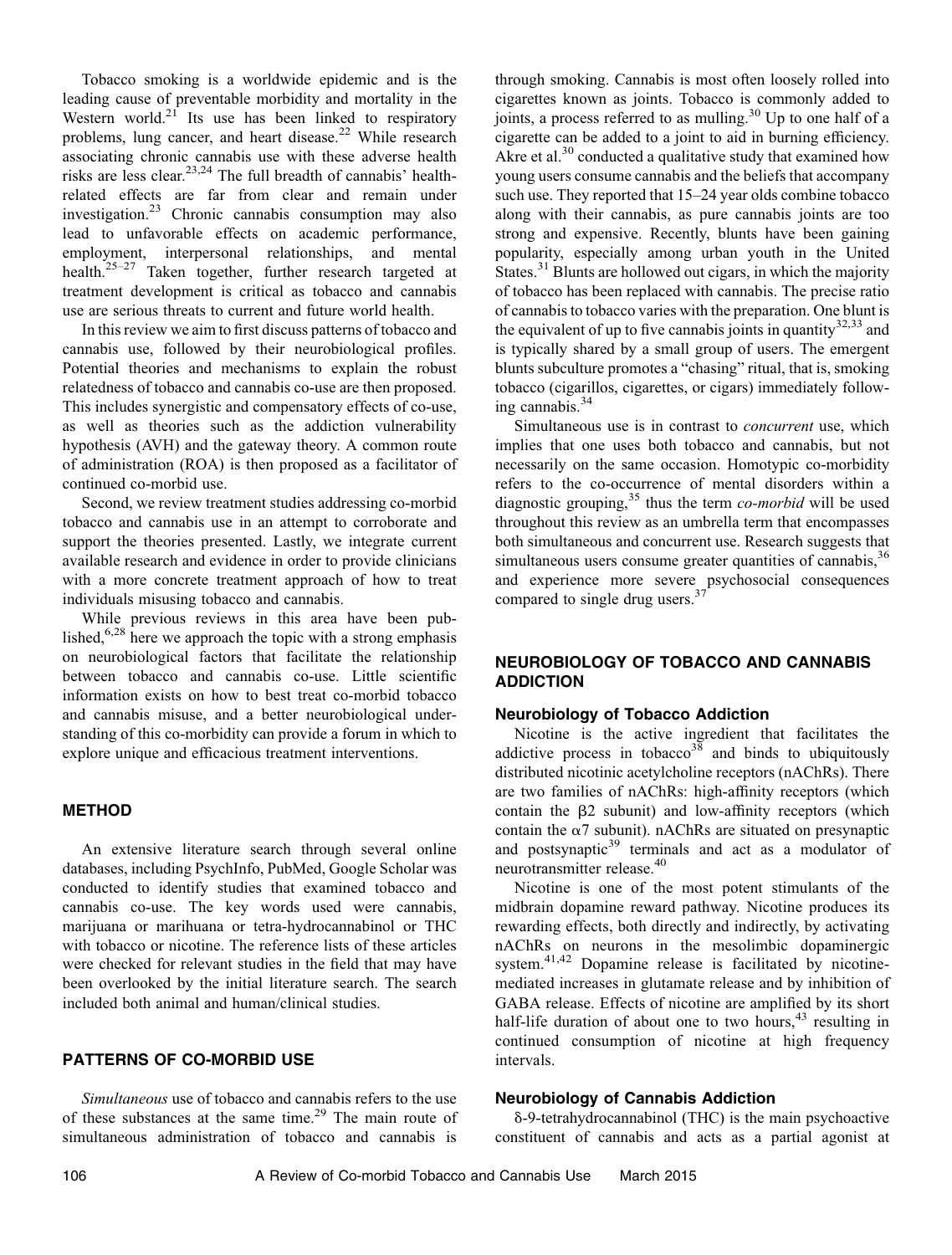cannabinoid Type-1 receptors (CB1Rs).<sup>44,45</sup> One important role of the CB1R is to modulate neurotransmitter release in a manner that maintains homeostasis by preventing excessive neuronal activity in the central nervous system.<sup>46</sup> CB1Rs are highly concentrated in brain regions implicated in cognition, namely the hippocampus, prefrontal cortex (PFC), anterior cingulate cortex (ACC), basal ganglia, cerebellum, and cortex.

Psychoactive cannabinoids increase the activity of mesolimbic dopaminergic neurons that terminate in the striatum and PFC via CB1R activation,  $47-50$  which mediates the rewarding and motivational properties of cannabis.<sup>51,52</sup> Given that CB1Rs are not expressed on DA neurons, this effect is not a result of direct activation of DA neurons, but due to GABAergic interneuron activity.<sup>53,54</sup>

# MECHANISMS UNDERLYING CANNABIS AND TOBACCO CO-MORBIDITY

In the following sections, we review evidence on the putative mechanisms underlying co-morbid use of tobacco and cannabis. Studies examining associations between THC and nicotine are increasingly being evaluated in preclinical studies, while research in human populations remains limited. See Table 1 for a description of clinical studies examining the tobacco-cannabis link.

# Synergistic Effects

Research suggests that there is a relationship between nicotine and CB1Rs and between cannabis and nAChRs. For example, the CB1R antagonist rimonabant (SR141716) and AM251 dose-dependently attenuate nicotine self-administration $55-57$  and block nicotine conditioned place preference (CPP) in rats.<sup>58</sup> In line with these results, CB1R knockout mice failed to develop CPP to nicotine as compared to wildtype mice suggesting an attenuation of the reinforcing effects of nicotine.<sup>59</sup> Contrasting findings have also been reported showing no difference in nicotine self-administration as a function of CB1R knockouts.<sup>60</sup> Conflicting findings may be a result of different mechanisms that subserve self-administration versus CPP behaviours.<sup>61</sup> Taken together, these studies demonstrate a role of the endocannabinoid system in mediating nicotine's rewarding properties.<sup>62</sup>

There seems to be fewer such studies addressing the involvement of the nicotinic system in the reinforcing properties of THC. One such study reported that rats with prior exposure to THC were more likely to self-administer nicotine (94%) versus rats exposed to vehicle only (65%). Another such preclinical study demonstrated that nAChRs modulate the discriminative effects of THC, and that elevations in anandamide levels may be responsible.<sup>63</sup>

There is a paucity of clinical data examining functional interactions between tobacco and cannabis. One theory proposed is that tobacco is added to cannabis to prolong

and increase the rewarding effects of cannabis.<sup>64</sup> This tenet was confirmed in a laboratory study by Penetar et al.<sup>65</sup> who demonstrated that pre-treatment with transdermal nicotine increased subjective cannabis ratings of "stimulated" and "high" on a visual analog scale. Moreover, effects were even more pronounced among males.<sup>65</sup> This sex-effect was replicated in another study that showed that men with prior cannabis use experienced greater nicotine reward and nicotine reinforcement.<sup>66</sup> This may in part help to explain higher rates of cannabis use among males than females.

In contrast, other studies have failed to find enhanced reinforcing effects of cannabis mediated by tobacco. Haney et al.<sup>17</sup> observed no additive effect of tobacco on cannabis intoxication relative to those who were only exposed to cannabis. This sample consisted mainly of male participants, so sex was unlikely to explain this effect. In line with these results, a comparison of blunt versus joint smoking on subjective, pharmacokinetic, and physiological effects demonstrated that joints produced greater subjective ratings of cannabis intoxication, strength, and quality compared to blunt smoking.<sup>67</sup> However, methodological issues likely confounded this study, as THC plasma levels were higher among joint users, and are most likely responsible for augmented effects.

This body of research provides preliminary evidence that a primed endocannabinoid system may contribute to higher addictive potential of nicotine. However, support for this mainly comes from animal studies; continued research in clinical samples is clearly needed to iron out between-study inconsistencies. If future studies can support the mediating effects of CB1R in the rewarding effects of nicotine, then CB1R antagonists may offer hope as potential agents for managing nicotine addiction.

#### Compensatory Effects

#### Attenuating Adverse Effects

It has been proposed that nicotine and cannabis may be used in combination to attenuate each other's undesirable and/or aversive effects. Withdrawal symptoms, in particular, may be driving the co-morbid use of tobacco and cannabis.

First, the endocannabinoid system has been implicated in the physical dependence syndrome associated with nicotine. For example, acute THC administration in mice lessened somatic symptoms and dysphoria associated with nicotine withdrawal.<sup>68</sup> In another study, rimonabant was shown to abolish anxiolytic effects in mice, but only at low-doses of nicotine. At higher doses of nicotine, rimonabant potentiated anxiety.<sup>69</sup> The latter result was replicated in a similar study that co-treated mice with nicotine and THC in the presence of rimonabant.<sup>62</sup>

Clinical studies further support the involvement of the endocannabinoid and nicotinic systems in the withdrawal syndromes of these agents. Vandrey and colleagues<sup>70</sup> demonstrated that cannabis withdrawal was of equal magnitude and had similar consequences as nicotine withdrawal, but when both substances were ceased simultaneously, withdrawal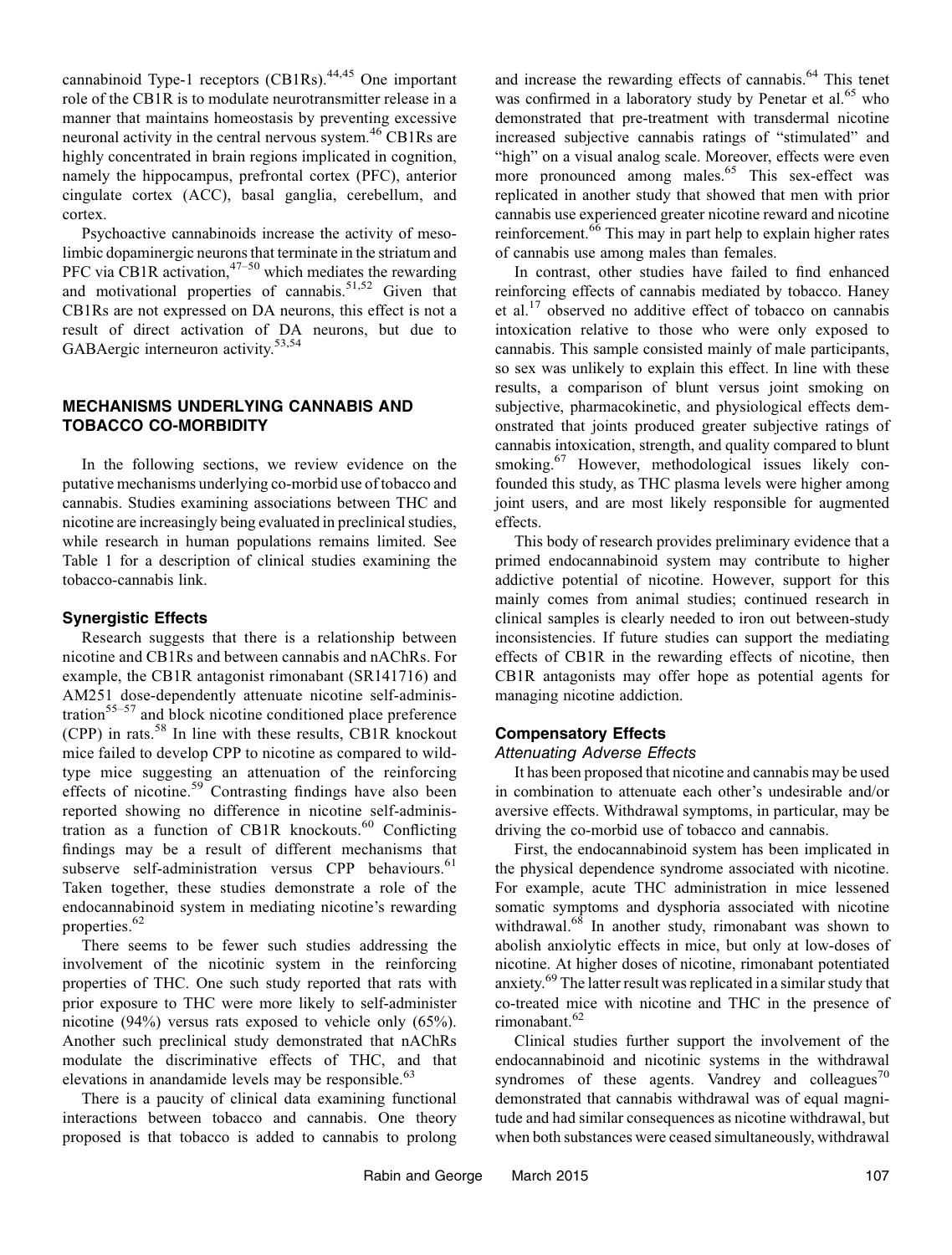| Authors                    | Objective                                                                                                                                                                                                                                   | Design                                                                                       | Sample                                                                | Synergism & Dependence                                                                                                                                                                                   | Withdrawal                                                                                                                                 | Relapse                                                                                                                                                      | Cognition                                                                              |
|----------------------------|---------------------------------------------------------------------------------------------------------------------------------------------------------------------------------------------------------------------------------------------|----------------------------------------------------------------------------------------------|-----------------------------------------------------------------------|----------------------------------------------------------------------------------------------------------------------------------------------------------------------------------------------------------|--------------------------------------------------------------------------------------------------------------------------------------------|--------------------------------------------------------------------------------------------------------------------------------------------------------------|----------------------------------------------------------------------------------------|
| Budney,<br>Moore &<br>2001 | dependent outpatients who<br>indices response to a 14-<br>currently smoke tobacco<br>week treatment program.<br>smokers on cannabis<br>with ex- and never<br>To compare cannabis                                                            | treatment<br>Cannabis<br>trial.                                                              | dependent adults<br>Treatment-seeking<br>cannabis<br>$N = 174$        | severity of cannabis<br>No group differences in<br>dependence.                                                                                                                                           |                                                                                                                                            | urines and had fewer<br>than former smokers.<br>weeks of abstinence<br>about half as many<br>Cannabis and tobacco<br>cannabis-negative<br>smokers provided   |                                                                                        |
| Tullis et al.,<br>2003     | among college students are<br>associated with cannabis<br>increases in tobacco use<br>To examine whether recent<br>use.                                                                                                                     | Self-report<br>survey.                                                                       | university students<br>Random sample of<br>$N = 233$                  | reinforcing effects of<br>Co-use of tobacco and<br>cannabis increased<br>and prolonged<br>cannabis.                                                                                                      |                                                                                                                                            |                                                                                                                                                              | reverse cannabis' anti-<br>performance effects<br>Tobacco was used to<br>on cognition. |
| Penetar et al.,<br>2005    | nicotine, on cannabis-<br>To investigate effects of<br>induced intoxication.                                                                                                                                                                | cross-over<br>Double blind,<br>study.                                                        | Current tobacco and<br>cannabis users<br>$N = 20$                     | Pretreatment with nicotine<br>ratings of "stimulated"<br>increased cannabis<br>and "high".                                                                                                               |                                                                                                                                            |                                                                                                                                                              |                                                                                        |
| Agrawal et al.,<br>2008    | To examine whether camabis<br>associated with increased<br>likelihood of nicotine<br>use prior to age17 is<br>dependence.                                                                                                                   | Population-based<br>cohort.                                                                  | 24-36-year-old twins<br>$N = 6257$                                    | Early-onset cannabis users<br>are at increased risk<br>dependence.<br>for nicotine                                                                                                                       |                                                                                                                                            |                                                                                                                                                              |                                                                                        |
| Vandrey et al.,<br>2008    | To compare cannabis, tobacco,<br>and tobacco withdrawal<br>and combined cannabis<br>among users of both<br>substances.                                                                                                                      | randomized<br>Within-subject,<br>study.                                                      | Non-treatment seeking<br>tobacco users<br>cannabis and<br>$N = 15$    |                                                                                                                                                                                                          | tobacco and camabis<br>Severity of withdrawal<br>simultaneously as<br>compared to each<br>substance alone.<br>increases when<br>are ceased |                                                                                                                                                              |                                                                                        |
| de Dios et al.,<br>2009    | between cigarette smoking<br>To determine the relationship<br>status and 12-month and<br>cannabis treatment<br>outcomes.                                                                                                                    | longitudinal<br>Community<br>based<br>study.                                                 | substance abuse<br>adolescents for<br>Treatment-seeking<br>$N = 1779$ |                                                                                                                                                                                                          |                                                                                                                                            | cigarette smokers and<br>cigarettes during the<br>Cigarette smoker had<br>compared to non<br>cannabis relapse<br>those who quit<br>greater rate of<br>study. |                                                                                        |
| Agrawal et al.,<br>2009    | cannabis involvement and<br>of cannabis and cigarettes<br>whether simultaneous use<br>is associated with greater<br>negative cannabis-related<br>To examine whether regular<br>associated with greater<br>cigarette smoking is<br>outcomes. | cohort survey<br>longitudinal<br>sectionally.<br>analyzed<br>Data from a<br>larger<br>cross- | Women $N = 3427$                                                      | for DSM-IV camabis<br>likely to meet criteria<br>users were 1.6 times<br>abuse. Simultaneous<br>more likely to meet<br>criteria for DSM-IV<br>Co-users were twice as<br>cannabis abuse than<br>co-users. |                                                                                                                                            |                                                                                                                                                              |                                                                                        |

TABLE 1. Description of clinical studies examining tobacco-cannabis link

TABLE 1. Description of clinical studies examining tobacco-cannabis link

 $(Continued) % \begin{minipage}[b]{0.5\linewidth} \centering \centerline{\includegraphics[width=0.5\linewidth]{images/STM100020.jpg} \centerline{\includegraphics[width=0.5\linewidth]{images/STM100020.jpg} \centerline{\includegraphics[width=0.5\linewidth]{images/STM100020.jpg} \centerline{\includegraphics[width=0.5\linewidth]{images/STM100020.jpg} \centerline{\includegraphics[width=0.5\linewidth]{images/STM100020.jpg} \centerline{\includegraphics[width=0.5\linewidth]{images/STM100020.jpg} \centerline{\includegraphics[width=0.5\linewidth]{images/STM100020.jpg} \centerline{\includegraphics[width$ (Continued)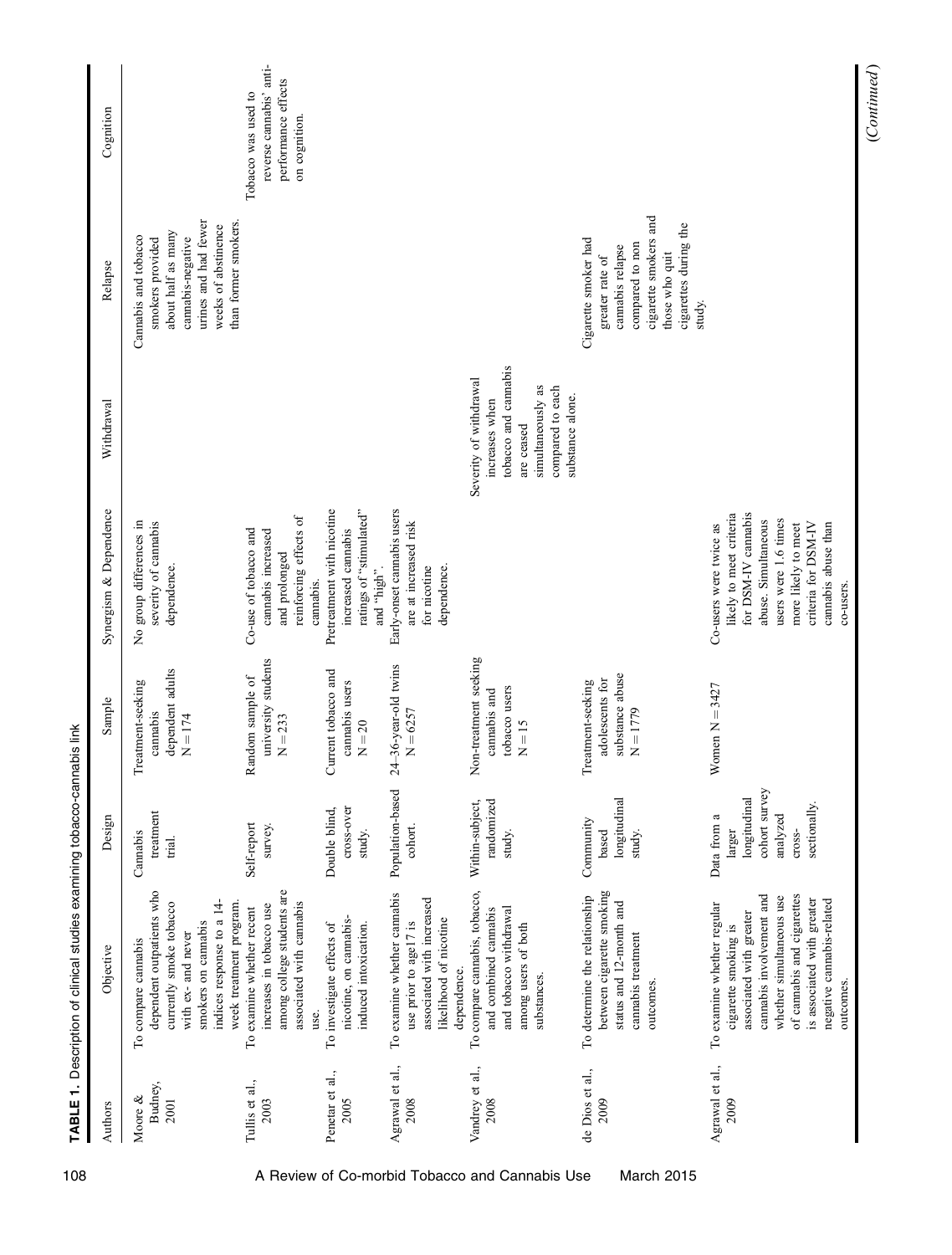| Authors                                 | Objective                                                                                                                                                                                                | Design                                                                              | Sample                                                           | Synergism & Dependence                                                                                                 | Withdrawal                                                                                                                                   | Relapse                                                                                                    | Cognition |
|-----------------------------------------|----------------------------------------------------------------------------------------------------------------------------------------------------------------------------------------------------------|-------------------------------------------------------------------------------------|------------------------------------------------------------------|------------------------------------------------------------------------------------------------------------------------|----------------------------------------------------------------------------------------------------------------------------------------------|------------------------------------------------------------------------------------------------------------|-----------|
| Lynskey,<br>Agrawal, &<br>2009          | use and abuse/dependence<br>To examine whether camabis<br>smoked versus smokeless<br>were associated with<br>forms of tobacco.                                                                           | Cross-sectional                                                                     | epidemiological<br>survey.                                       | Adults who participated in<br>Related Conditions<br>Study on Alcohol<br>Epidemiological<br>the National<br>$N = 43093$ | associated with a 3.3<br>Tobacco smoking was<br>abuse/dependence<br>increased risk for<br>cannabis use and<br>and 4.5 times<br>respectively. |                                                                                                            |           |
| Haney,<br>Cooper &<br>2009              | To directly compare effects of<br>cannabis smoked as blunts<br>(cannabis + tobacco and<br>joints (camabis alone).                                                                                        | double-blind,<br>randomized,<br>Within-subject,<br>controlled<br>placebo-<br>study. | smokers $N = 24$<br>Cannabis blunt                               | intoxicating effects of<br>cannabis versus blunt<br>greater subjective<br>Joint users reported<br>users.               |                                                                                                                                              |                                                                                                            |           |
| Perkins et al.,<br>2009                 | influence initial sensitivity<br>To determine what factors<br>administration (using<br>different doses of<br>to acute nicotine<br>nicotine).                                                             | Within-subject<br>design                                                            | nonsmokers<br>Young adult<br>$N = 131$                           | nicotine, in that it was<br>rated more satisfying.<br>increased sensitivity<br>to the effects of<br>Prior cannabis use |                                                                                                                                              |                                                                                                            |           |
| Levin et al.,<br>2010                   | To assess cannabis withdrawal<br>and its relationship to<br>relapse.                                                                                                                                     | retrospective<br>Cross-sectional<br>study.                                          | seeking cannabis-<br>Non-treatment-<br>using adults<br>$N = 469$ |                                                                                                                        | 48.2% of sample reported<br>increased tobacco use<br>and 10.2% decreased<br>withdrawal. 37.7%<br>using cannabis to<br>relieve cannabis       |                                                                                                            |           |
| $2013$ Study<br>Haney et al.,           | likelihood and severity of<br>To assess factors predicting<br>relapse among camabis                                                                                                                      | inpatient lab<br>Data from 5<br>studies.                                            | seeking cannabis<br>smokers $N = 51$<br>Non-treatment-           |                                                                                                                        | Withdrawal symptoms did<br>likelihood of relapse.<br>not predict the<br>tobacco use.                                                         | was the factor to best<br>Cigarette-smoking status<br>predict cannabis                                     |           |
| $2013$ Study<br>Haney et al.,<br>$\sim$ | tobacco cigarettes as usual<br>conditions: while smoking<br>and after $\geq$ 5 days without<br>cannabis relapse using 2<br>To test effects of tobacco<br>cigarette smoking on<br>cigarettes<br>users     | Within-subject,<br>balanced<br>counter-<br>design.                                  | cigarette smokers<br>Daily cannabis and<br>$N = 15$              | Tobacco had no effect on<br>cannabis intoxication.                                                                     | tobacco cigarette smoking<br>marijuana withdrawal<br>relative to tobacco<br>did not alter most<br>symptoms of<br>cessation.                  | Cigarette smoking did not<br>alter cannabis relapse<br>tobacco cessation.<br>rates relative to<br>relapse. |           |
| Hill et al., 2013                       | transdermal patch nicotine<br>To assess the feasibility of a<br>occurring nicotine and<br>cannabis dependence.<br>cognitive behavioral<br>replacement therapy<br>therapy (CBT) and<br>(NRT) to treat co- | Treatment period<br>of 10 weeks.                                                    | Nicotine and cannabis<br>individuals $N = 7$<br>dependent        | decreased, no changes<br>in cannabis use were<br>While use of cigarettes<br>reported.                                  |                                                                                                                                              |                                                                                                            |           |

TABLE 1. Continued TABLE 1. Continued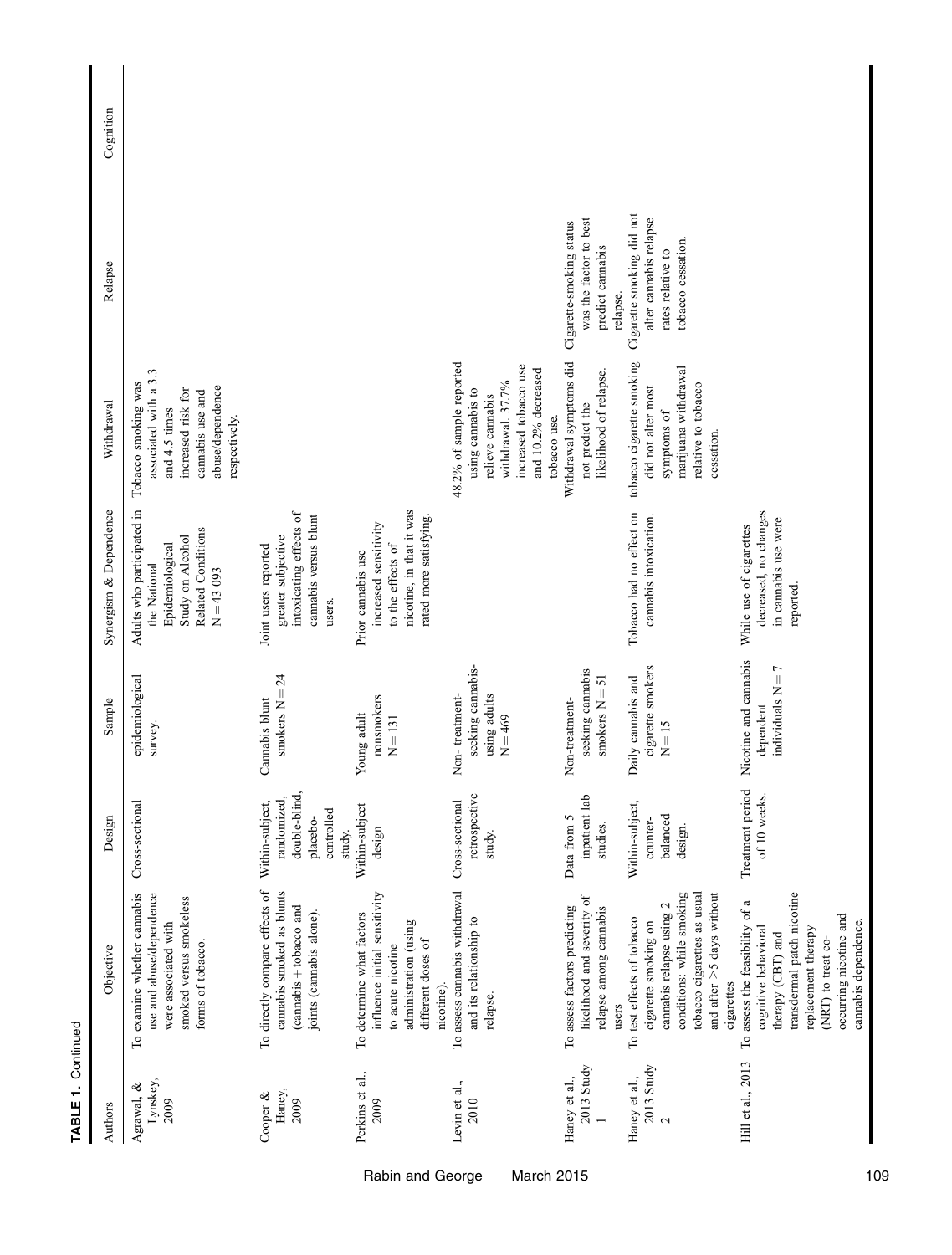was more severe than the additive effect of each substance alone. However, this effect was not very robust and there was great between-subject variability in discomfort ratings across the three abstinence conditions (cigarettes vs. cannabis vs. cigarettes and cannabis). Interestingly, for a subset of participants the dual abstinence condition was associated with less withdrawal and rated as less difficult.<sup>70</sup> The authors proposed that this finding may be a result of smoking-related cues given that both substances are delivered via a common route of administration (ROA). Exposure to drug cues may elicit craving<sup>71</sup> and can lead to more rapid relapse rates;<sup>72</sup> therefore in the absence of such cues, withdrawal may be attenuated. Further exploration of this subset is of interest. Perhaps with a bigger sample size, further characterization of such individuals, including clinical and genetic profiling, may lead to new insights that can be applied to treatment initiatives.

Haney et al.<sup>17</sup> compared non-treatment seeking daily cannabis and cigarette smokers under two conditions: while smoking tobacco cigarettes as usual, and after at least five days of tobacco abstinence. Regardless of state, 87% of their sample relapsed to cannabis. While assessing the phenomenon of cannabis withdrawal and its relationship to cannabis relapse in non-treatment-seeking adults, Levin et al.<sup>73</sup> observed that in a minority of participants (37.7%), tobacco use was increased during quit attempts, often to relieve specific withdrawal symptoms, such as cannabis cravings, sleep problems, and irritability.<sup>73</sup> These studies provide preliminary evidence for the use of tobacco to mitigate symptoms of cannabis withdrawal and cannabis use to attenuate withdrawal associated with tobacco, although findings from clinical studies are equivocal. Future studies should employ laboratory-controlled designs using clinical samples in order to determine the particular withdrawal symptom being targeted by these substances; in turn this will help facilitate treatment options aimed to reverse these specific aversive states.

#### Cognitive Function

Brain regions involved in the pathophysiology of substance abuse overlap extensively with those involved in cognitive processes, such as the striatum, prefrontal cortex, amygdala, and hippocampus,  $74-76$  thus circuits within the brain mediating cognitive processes are likely to be involved in the development and progression of addictive disorders.

In general, acute nicotine and cannabis appear to exert opposite effects on cognition in non-psychiatric populations. While nicotine exposure increases arousal and improves attentiveness and cognition, $77$  cannabis induces difficulties in concentration and impairs performance on learning and memory tasks.<sup>78,79</sup> To date, only a handful of studies have investigated the effects of both tobacco and cannabis collectively on cognition.

A preclinical study investigated the effects of pre-treating mice with the cannabinoid receptor antagonist AM 251, or the cannabinoid receptor agonist, WIN55 212–2 and evaluated behavior on an elevated maze task.<sup>80</sup> The study revealed that both cannabinoid ligands administered prior to injections of nicotine significantly prevented nicotine-induced memory improvement as compared to nicotine alone.

Jacobsen and colleagues $81$  examined the interaction between cannabis use and nicotine withdrawal in a sample of adolescents. The authors found that among cannabis users, nicotine withdrawal elicited poorer verbal delayed recall and greater activation of a network of brain regions, including frontoparietal cortical regions, compared to smokers who only used tobacco. They postulated that cannabis use during adolescence leads to developmental changes in neurocircuitry responsible for cognitive processes, and nicotine use may mask these impairments.

Cannabis users may use tobacco to attenuate cognitive impairment. Perhaps cannabis users use tobacco as a means to neutralize cognitive function to a state of equilibrium. While it is clear that both nicotine and cannabis influence cognition, it remains unclear if these two drugs interact to render some differential effect on cognition than a simple addictive effect of both drugs. Future research in this area is clearly needed.

# Addiction Vulnerability Hypothesis (AVH)

The AVH postulates that pre-existing neurobiological factors predispose individuals experimenting with abusive substances to move from recreational use to more chronic consumption.<sup>82,83</sup> Genes encoding neurotransmitters likely play a critical role in addictive behaviours including tobacco and cannabis use disorders. For example, polymorphisms associated with GABA (GABAR2) and dopamine (DRD2, DRD4, and DAT) have been associated with multiple drugs of addiction. $84-87$  Such genetic effects may contribute to the phenomenon of co-substance misuse in general.

There is some genetic evidence that exists that pertains specifically to co-morbid tobacco and cannabis use. Earlyonset cannabis users have been demonstrated to be at increased risk for nicotine dependence, attributed largely to common genetic vulnerability.<sup>88</sup> Genes coding for the CB1R have been associated with tobacco initiation, as well as dependence and cannabis-related problems.<sup>89,90</sup> Allelic variation within the M5 muscarinic receptor gene has been implicated in the maintenance of tobacco and cannabis misuse.<sup>91</sup>

Further, progression of use to abuse may be a result of an underlying pattern of disinhibitory psychopathology rather than a direct risk.<sup>92</sup> Koob and Volkow<sup>41</sup> attribute addiction to cycles of impulsivity and compulsivity and thus genes influencing these personality traits will likely have a general effect on multiple addictions.<sup>41</sup> Impulsivity has been identified in association with substance use disorders, in that individuals engage in goal-directed behaviors characterized by poor judgment and loss of self-regulation in attempt to attain rewards, despite growing awareness of the associated negative consequences.<sup>93,94</sup> Poor impulse control patterns and addictive behaviors in general share common neurobiological mechanisms that involve motivational neurocircuitry;  $95$  these traits also contribute to early onset of tobacco and cannabis use.<sup>96</sup> While there are studies that provide evidence for these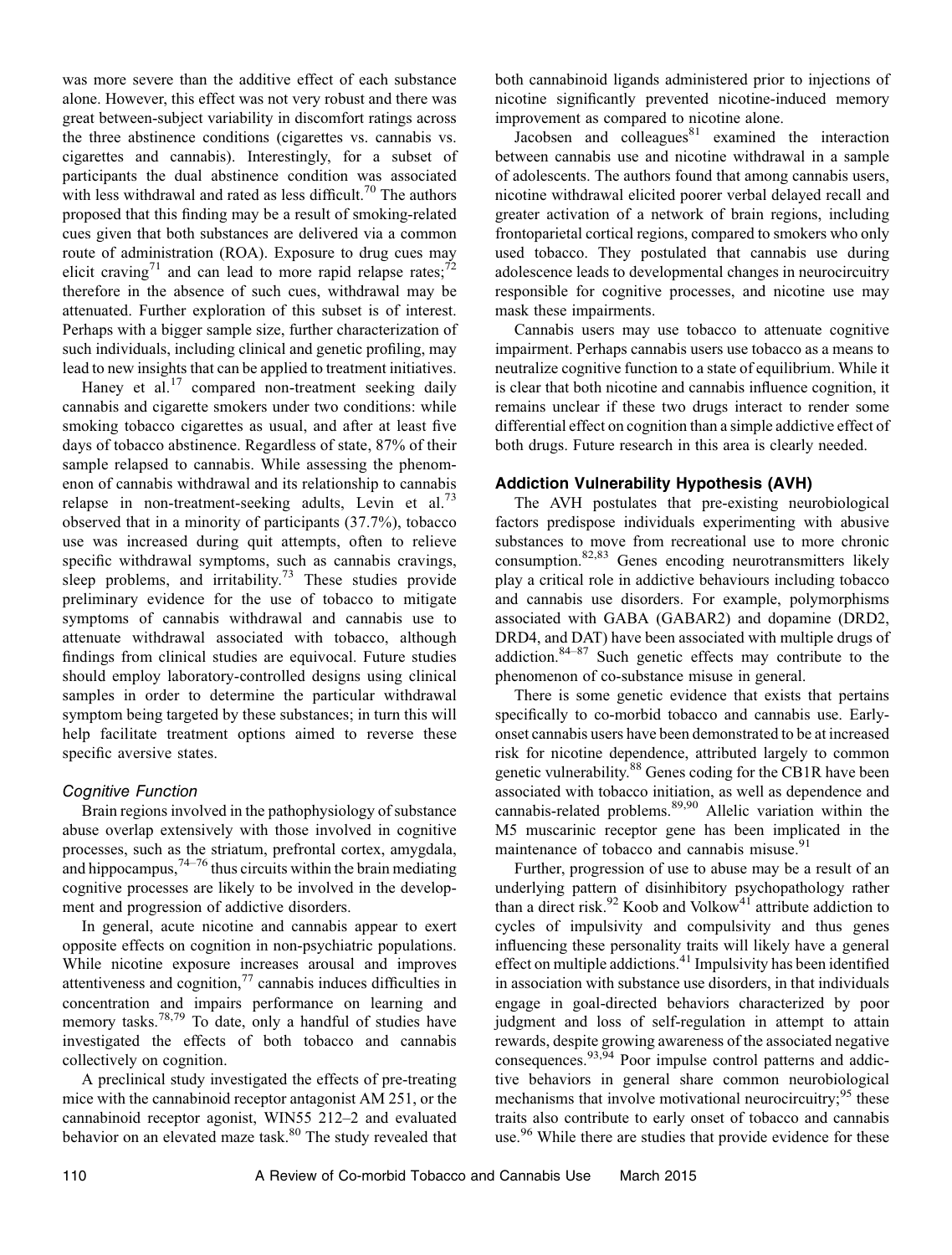associations in tobacco and cannabis users,  $97,98$  research examining their combined effects is minimal.

#### Gateway Hypothesis

The gateway hypothesis, first introduced by Denise Kandel in Columbia in 1975 posits that there is a systematic sequencing in the use of psychoactive substances, which begins with alcohol and cigarettes, and then progresses to cannabis and other "harder" drugs such as cocaine, heroin, and LSD. Cigarette smoking in particular is a "gateway" to "harder" drugs.<sup>99</sup> For example, studies demonstrate that compared with nonsmokers, early smokers, such as those between the ages of 12.5 and 16, were 2–3 times more likely to engage in future regular use of cannabis.<sup>100,101</sup> While it is difficult to disprove this theory, there is an extensive body of literature that suggests alternate explanations for tobacco and cannabis co-use, such as the reverse gateway theory. The reverse gateway hypothesis posits that "harder" drug use precedes "softer" drug use, and given that cannabis use is increasing and tobacco use decreasing, cannabis now appears to be a strong predictor of tobacco smoking.<sup>15,102</sup> Research demonstrates that cannabis use in one's teen years and early adulthood is associated with an increased subsequent risk of initiation of tobacco use as well as progression to nicotine dependence.<sup>3,103</sup> Given that this review focuses on neurobiological factors, we choose to conceptualize these gateway theories from a biological perspective. Both clinical and preclinical studies suggest that pharmacological effects of nicotine exposure may predispose one to the use of other drugs by triggering changes in the brain that sensitize or prime users to the effects of other substances.<sup>104–106</sup> Epigenetic modifications have been suggested at the molecular mechanism involved in the trajectory from nicotine use to cocaine.<sup>107</sup> Whether similar processes are responsible for the transition between tobacco and cannabis or cannabis use to tobacco use have yet to be examined.

#### Route of Administration (ROA)

Inhalation is the most common ROA for both tobacco and cannabis, and is also the most effective means of delivering a psychoactive substance to the brain, with respect to addiction liability.<sup>108</sup> In fact, the method of mixing tobacco and cannabis has been demonstrated to increase the amount of THC inhaled per gram of cannabis by as much as 45 per cent.<sup>109</sup> In support of this, Agrawal and Lynskey<sup>16</sup> demonstrated that tobacco smokers are more likely to report a cannabis use disorder than individuals who consume smokeless tobacco. Additionally, a shared ROA may compel individuals who have experimented with smoking tobacco to be more willing to experiment with other smoked substances.<sup>16</sup> However, another study showed that adolescents with early onset tobacco use were just as likely to initiate cannabis use as those with early onset alcohol use.<sup>110</sup> Shared ROA may also act as a behavioral cue for other substances, triggering and/or exacerbating symptoms of cravings.<sup>111</sup>

#### TREATMENT OF TOBACCO AND CANNABIS USE **DISORDERS**

It is critical to determine and understand how cannabis use may impact tobacco cessation, and how tobacco use influences cannabis cessation when conceptualizing and developing effective treatment strategies. For example, Moore and colleagues<sup>112</sup> found that among individuals seeking treatment for cannabis dependence, those with concurrent tobacco use reported a significantly lower percentage of cannabis-negative urine screens and relapsed more quickly compared to former tobacco users.112 Consistent with this, other studies found that tobacco smokers have significantly greater odds of cannabis relapse as compared to tobacco non-smokers.<sup>113</sup> Further research suggests that cannabis use not only impedes tobacco cessation attempts, $3,114,115$  but can also be associated with increases in tobacco use.<sup>116</sup> Such research demonstrates how co-morbid substance use may thwart successful treatment outcomes and highlights the need for specialized treatment approaches.

Drug cues can stimulate the mesolimbic pathway triggering a hyper-attentive state towards drug-related stimuli that ultimately promote increased withdrawal, manifested as strong cravings and more rapid relapse in those trying to quit.<sup>117–119</sup> Given shared ROA between tobacco and cannabis, the use of one substance may act as a cue, activating incentivesystem structures resulting in craving for the other drug.<sup>70</sup>

Further, research suggests that it is the ability of being able to quit one drug that is the best predictor in determining one's ability to be successful in abstaining from other substances.<sup>17,112</sup> Thus, perhaps cigarette smokers who are unable to achieve abstinence are less likely to abstain from drug use in general. Factors such as genetics, personality traits, environmental influences, and/or cue exposure may be responsible for an individual's overall lack of ability to facilitate successful cessation of substance use as a whole. As observed in the study by Vandrey and colleagues, $70$  individual characteristics may contribute to the severity of withdrawal symptoms. There is other data that supports that quitting behaviors may cluster across substances, in that cessation of one substance increases the likelihood of abstinence from the second drug.<sup>120,121</sup> Evidence on how to treat co-morbid tobacco and cannabis misuse guided by clinical trials is very limited. This may be because, while three pharmacotherapy options are available for tobacco cessation (nicotine replacement therapies, sustained-release bupropion, and varenicline<sup>122</sup>), to date there are no approved pharmacological treatment interventions for cannabis use disorders.<sup>123</sup>

Withdrawal symptoms have long been considered to be a hallmark of drug addiction, and can serve as negative reinforcers propelling individuals towards relapse.<sup>124</sup> Minimizing such symptoms may lead to more favorable treatment outcomes. Clinical trials aimed at treating tobacco and cannabis co-morbidity are scarce. Interestingly, some investigators have examined the effects of approved tobacco pharmacotherapies for treating cannabis dependence.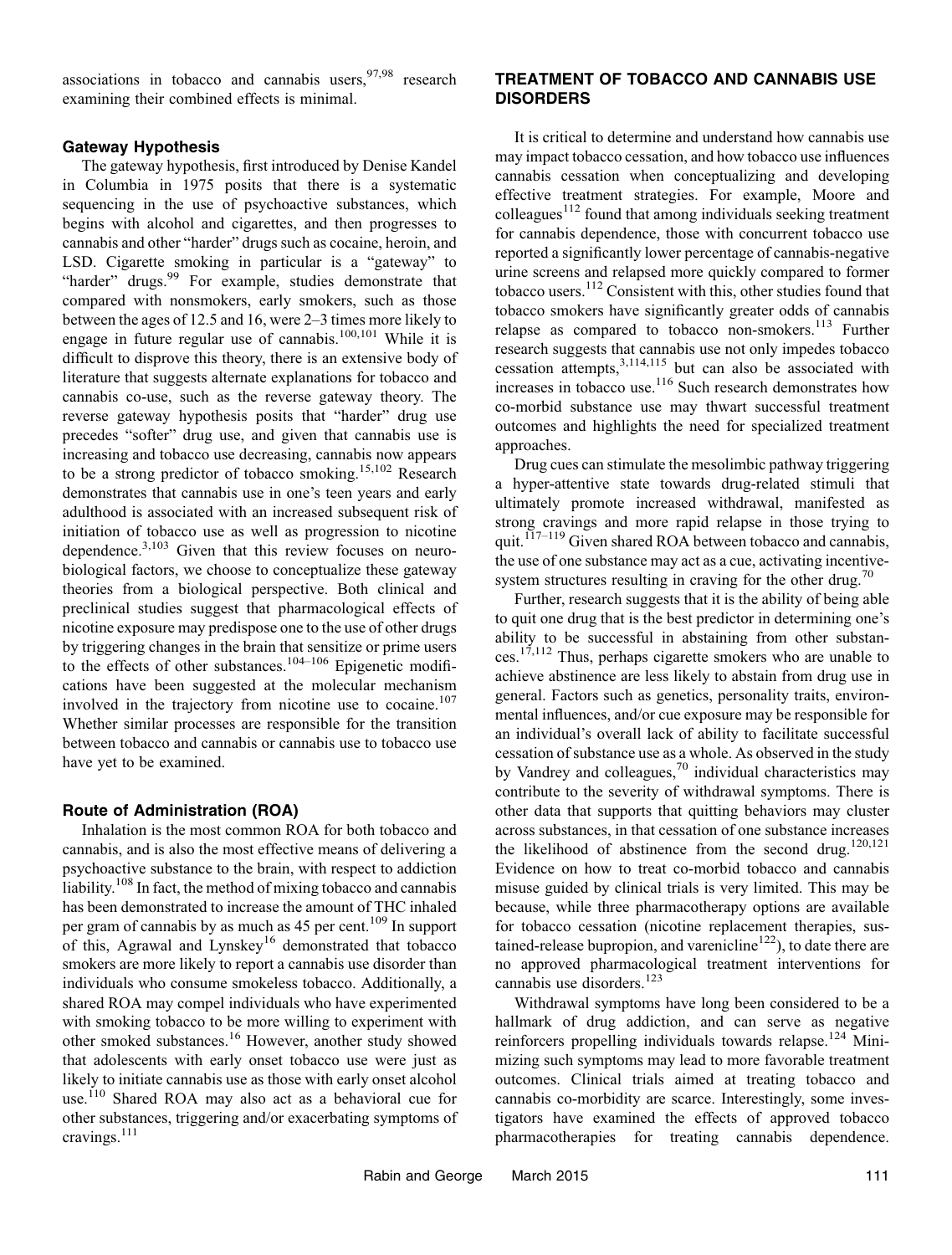Bupropion, a noradrenergic, and dopaminergic reuptake inhibitor, effectively reduces negative mood symptoms associated with nicotine withdrawal,<sup>125</sup> therefore it has been evaluated to target withdrawal symptoms associated with cannabis abstinence. However, two studies showed that this medication did not attenuate cannabis use or withdrawal symptoms in cannabis dependent participants.<sup>126,127</sup> More promising, but still contentious, results were observed by Penetar et al.<sup>128</sup> who demonstrated that self-reported symptoms of craving and withdrawal increased for individuals treated with placebo but remained constant for those treated with bupropion. Further and paradoxically, Haney et al.<sup>127</sup> reported that the combination of bupropion and active cannabis resulted in an increase in tobacco cigarette smoking among individuals who were also tobacco users.

To our knowledge Hill et al.<sup>129</sup> from Harvard is the only group to conduct a (small pilot) study to treat co-morbid tobacco and cannabis dependence. They examined the feasibility of cognitive behavioral therapy plus transdermal patch nicotine replacement therapy (NRT). After ten weeks participants had lower nicotine dependence scores and significantly reduced tobacco smoking. Cannabis use remained unchanged.

# CONCLUSIONS, RECOMMENDATIONS AND FUTURE DIRECTIONS

Undoubtedly tobacco and cannabis use are linked. To date, only one study has evaluated treating co-morbid tobacco and cannabis use, thus whether these substances should be treated simultaneously or sequentially remains to be determined.

Simultaneous treatment of nicotine misuse and co-occurring substance use disorders has been debated in the past.121,130 Current cessation programs typically focus on treating one substance while addressing the other either marginally or not at all. However, cessation programs that exclusively address tobacco consumption appear to be less effective for individuals who also consume cannabis.<sup>115</sup> In fact, evidence is accumulating that suggests that simultaneous tobacco and cannabis abstinence predicts better treatment outcomes.6,131,132

Neurobiological evidence reviewed here is in support of a dual cessation intervention program. The nicotinic and endocannabinoid system interact to enhance the reinforcing properties of tobacco and cannabis which may strengthen behaviours for using both substances as well as increase the risk for ongoing use. Further, cannabis users frequently engage in concurrent and simultaneous use of both substances, either by smoking a mixture of tobacco and cannabis in a blunt or by closely following cannabis use with tobacco smoking. Common ROA may also contribute to this effect. Smoking behavior can act as a cue, eliciting strong feelings of craving. Craving alone is sufficient to activate neuroanatomical networks such as the mesocortico–limbic dopamine pathway<sup>41</sup> thus triggering substance-seeking behaviors and motivation to use the drug, not presently being administered.<sup>6,16,106,109</sup> Further, the practice of combining tobacco and cannabis may be an attempt to counterbalance negative and aversive states induced by the other substance. Accordingly, removing one substance may eliminate the need to alleviate aversive effects with the other substance.

In summary, quitting the two substances simultaneously may bring forth benefits at both the psychological and neurobiological level. Such an integrated approach is already being incorporated into other co-morbid substance use disorders, such as tobacco and alcohol, and proving to have successful outcomes.<sup>133</sup> Simultaneous approach may also be beneficial from a financial and resource perspective given that both drugs can be targeted during a single treatment program.<sup>134</sup>

This preliminary body of research provides theoretical and empirical evidence suggesting an integrated treatment approach targeting both tobacco and cannabis misuse concurrently (Fig. 1).

Treating co-morbid addictions is challenging and perhaps such a feat requires scientists to think outside the box. Neuromodulation techniques may be a promising avenue to pursue. Repetitive transcranial magnetic stimulation (rTMS) delivers repeated magnetic pulses to the cortex to induce changes in cortical function and behavior. Recent studies demonstrate that rTMS applied to the dorsolateral prefrontal cortex can reduce cigarette craving and consumption in otherwise healthy smokers.<sup>135,136</sup> The effectiveness of rTMS may lie in its ability to enhance dopamine release in mesocorticolimbic pathways, alter neuroadaptation induced by chronic drug use and influence inhibitory control–a trait common to those vulnerable to substance use disorders. Given that similar mechanisms underlie cannabis addictions, it follows that effects of rTMS on co-morbid tobacco and cannabis use disorders should be investigated. To date, no studies have explored how rTMS may play a role in treating cannabis use disorders and data examining this would be a welcome addition to the literature.

Other nonpharmacological treatments should be also considered such as contingency management (CM). Contingency management is an approach that provides a structured incentive contingent upon changes in a participant's behavior. These incentives are often in the form of a voucher or monetary reward for achieving a pre-specified therapeutic target behavior. Several studies have demonstrated moderate efficacy in improving tobacco and cannabis cessation rates with CM.<sup>137–139</sup> Moreover, combining CM with other behavioral interventions may prove to be more effective that CM alone.<sup>140</sup>

With respect to medication approaches both cannabinoid agonists and antagonists may prove to be effective in treating co-morbid tobacco and cannabis dependence by suppressing withdrawal symptoms. Dronabinol, synthetic THC, has already shown some promise in treating cannabis dependence alone. In a randomized, double-blind, placebo-controlled 12 week trial, dronabinol was well-tolerated, improved treatment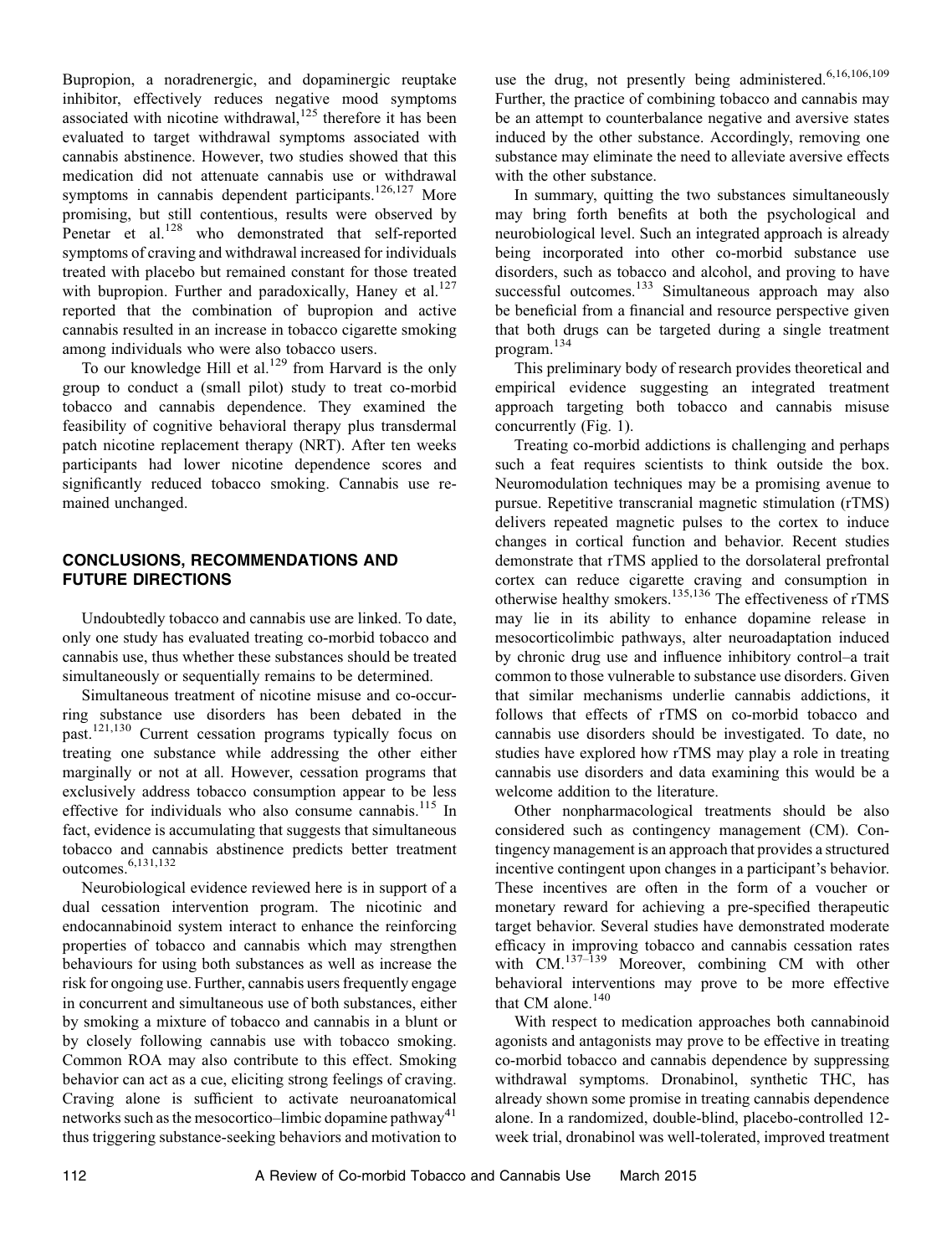

retention and withdrawal symptoms, $123$  however, it had no effect on cannabis use.

As a scientific and clinical community we need to gain insights into and determine to what extent the presence of cannabis use increases tobacco use and vice versa. Thus, understanding the reasons fueling high rates of co-morbid tobacco and cannabis consumption can then allow us to address the complexities implicated in treating individuals with these polysubstance use disorders.

#### Declaration of Interest

Ms. Rabin has no conflicts to report. Dr. George reports that in the past 12 months he has been a consultant to Pfizer on smoking cessation medications, and recipient of grant support for multi-center and investigator-initiated studies from Pfizer, as well as a member of a Data Monitoring Committee (DMC) for Novartis. The authors alone are responsible for the content and writing of this paper.

#### ACKNOWLEDGEMENTS

This research was supported by the Canada Foundation for Innovation Research Hospital Fund (CFI-RHF #16014, to T.P. G.) and the Canada Foundation for Innovation Leader Opportunity Fund (CFI-LOF #19229, to T.P.G.), and Canadian Institutes of Health Research (CIHR) Operating Grant MOP#115145, and an Ontario Graduate Scholarship (OGS)

awarder to Ms. Rabin. The funding agencies had no role in the design of the study or the analysis and interpretation of the findings.

# REFERENCES

- 1. UNODC. World Drug Report 2012. New York 2012.
- 2. Smart RG, Ogborne AC. Drug use and drinking among students in 36 countries. Addict Behav. 2000; 25:455–460.
- 3. Amos A, Wiltshire S, Bostock Y, et al. 'You can't go without a fag.you need it for your hash'–a qualitative exploration of smoking, cannabis and young people. Addiction. 2004; 99:77–81.
- 4. Barrett SP, Darredeau C, Pihl RO. Patterns of simultaneous polysubstance use in drug using university students. Hum Psychopharmacol 2006; 21:255–263.
- 5. Richter K, Kaur H, Resnicow K, et al. A population-based study of cigarette smoking among illicit drug users in the United States. Addiction 2002; 97:861–869.
- 6. Agrawal A, Budney AJ, Lynskey MT. The Co-occurring use and misuse of cannabis and tobacco: A review. Addiction 2012; 107:1221–1233.
- 7. Coffey C, Carlin JB, Lynskey M, et al. Adolescent precursors of cannabis dependence: Findings from the Victorian Adolescent Health Cohort Study. Br J Psychiatry 2003; 182:330–336.
- 8. Office of Applied Studies. Results from the 2007 National Survey on Drug Use and Health: Detailed tables. Rockville, MD: Substance Abuse and Mental Health Services Administration; 2008.
- 9. DiFranza JR, Savageau JA, Rigotti NA, et al. Development of symptoms of tobacco dependence in youths: 30 month follow up data from the DANDY study. Tobacco Control 2002; 11:228–235.
- 10. Chen CY, O'Brien MS, Anthony JC. Who becomes cannabis dependent soon after onset of use? Epidemiological evidence from the United States: 2000-2001. Drug Alcohol Depend 2005; 79:11–22.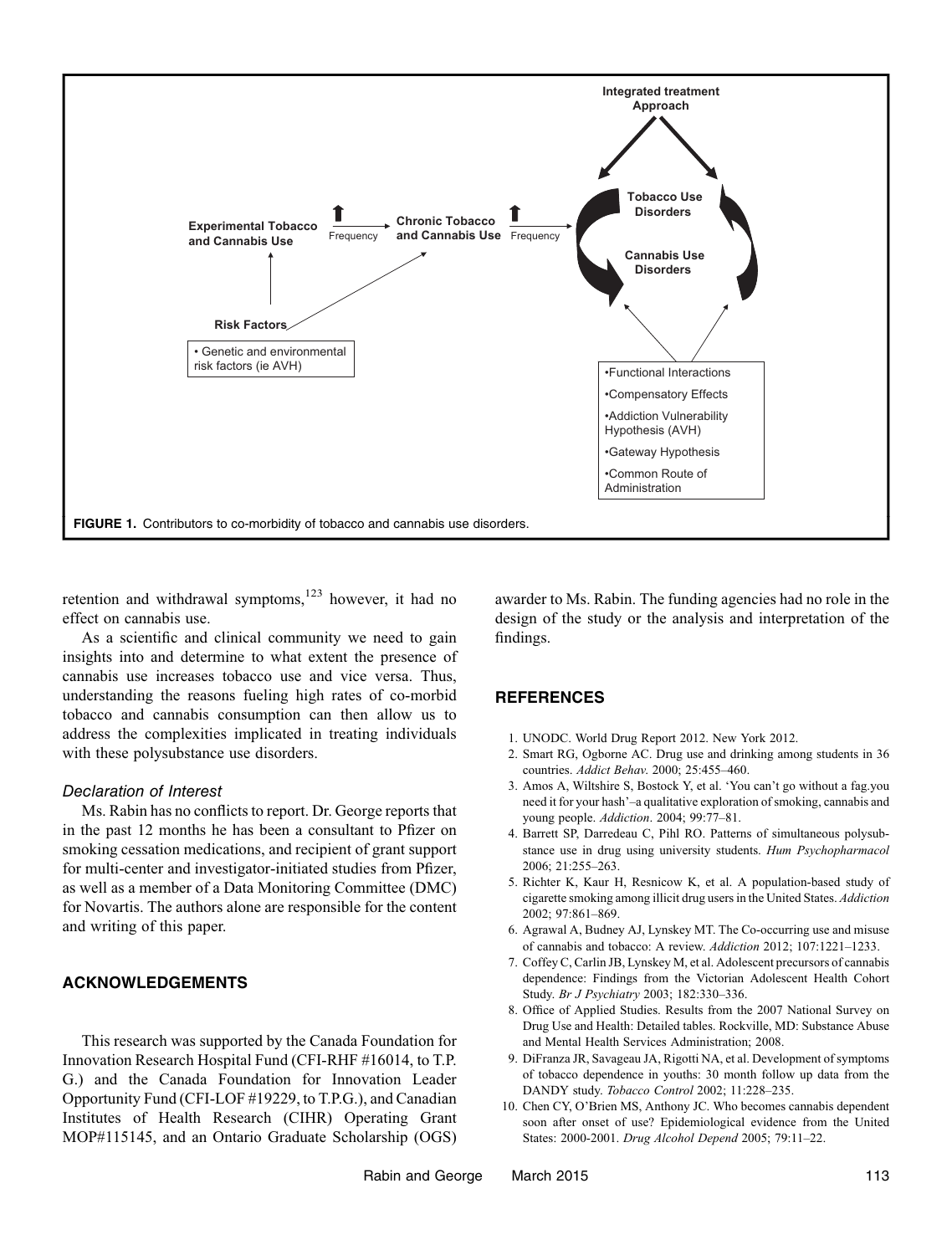- 11. Budney AJ, Hughes JR, Moore BA, et al. Review of the validity and significance of cannabis withdrawal syndrome. Am J Psychiatry 2004; 161:1967–1977.
- 12. Hughes JR, Hatsukami D. Signs and symptoms of tobacco withdrawal. Arch Gen Psychiatry 1986; 43:289–294.
- 13. Fiore MC, Bailey WC, Cohen SJ, Dorfman SF, Goldstein MG, Gritz ER. Treating Tobacco Use and Dependence. Rockville, MD 2000.
- 14. Moore BA, Budney AJ. Relapse in outpatient treatment for marijuana dependence. J Subst Abuse Treat 2003; 25:85–89.
- 15. Ream GL, Benoit E, Johnson BD, et al. Smoking tobacco along with marijuana increases symptoms of cannabis dependence. Drug Alcohol Depend 2008; 95:199–208.
- 16. Agrawal A, Lynskey MT. Tobacco and cannabis co-occurrence: Does route of administration matter?. Drug Alcohol Depend 2009; 99: 240–247.
- 17. Haney M, Bedi G, Cooper ZD, et al. Predictors of marijuana relapse in the human laboratory: Robust impact of tobacco cigarette smoking status. Biol Psychiatry 2013; 73:242–248.
- 18. Agrawal A, Lynskey MT, Pergadia ML, et al. Early cannabis use and DSM-IV nicotine dependence: A twin study. Addiction 2008; 103:1896– 1904.
- 19. Okoli CT, Richardson CG, Ratner PA, et al. Adolescents' self-defined tobacco use status, marijuana use, and tobacco dependence. Addict Behav 2008; 33:1491–1499.
- 20. Ford DE, Vu HT, Anthony JC. Marijuana use and cessation of tobacco smoking in adults from a community sample. Drug Alcohol Depend 2002; 67:243–248.
- 21. WHO;. Tobacco Free Initiative. 2012.
- 22. Ezzati M, Lopez AD. Estimates of global mortality attributable to smoking in 2000. Lancet 2003; 362:847–852.
- 23. Tashkin DP. Increasing cannabis use: What we still need to know about its effects on the lung. Respirology 2014; 19:619–620.
- 24. Mehra R, Moore BA, Crothers K, et al. The association between marijuana smoking and lung cancer: A systematic review. Arch Intern Med 2006; 166:1359–1367.
- 25. Bachs L, Morland H. Acute cardiovascular fatalities following cannabis use. Forens Sci Int 2001; 124:200–203.
- 26. Budney AJ, Moore BA, Vandrey R. Health consequences of marijuana use. In: J B editor., Binghamton, NY: Haworth Press. 2008; p 171– 218.
- 27. Rehm J, Gnam W, Popova S, et al. The costs of alcohol, illegal drugs, and tobacco in Canada, 2002. J Stud Alcohol Drugs 2007; 68:886–895.
- 28. Peters EN, Budney AJ, Carroll KM. Clinical correlates of co-occurring cannabis and tobacco use: A systematic review. Addiction 2012; 107:1404–1417.
- 29. Martin CS, Clifford PR, Clapper RL. Patterns and predictors of simultaneous and concurrent use of alcohol, tobacco, marijuana, and hallucinogens in first-year college students. J Subst Abuse 1992; 4: 319–326.
- 30. Akre C, Michaud PA, Berchtold A, et al. Cannabis and tobacco use: Where are the boundaries? A qualitative study on cannabis consumption modes among adolescents. Health Educ Res 2010; 25:74–82.
- 31. Golub AL. The Cultural/Subcultural Contexts of Marijuana Use at the Turn of the Twenty-First Century. Haworth Press; 2006.
- 32. Mariani JJ, Brooks D, Haney M, et al. Quantification and comparison of marijuana smoking practices: Blunts, joints, and pipes. Drug Alcohol Depend 2011; 113:249–251.
- 33. Schwartz RH. Marijuana a decade and a half later, still a crude drug with underappreciated toxicity. Pediatrics 2002; 109:284–289.
- 34. Dunlap E, Benoit E, Sifaneck SJ, et al. Social constructions of dependency by blunts smokers: Qualitative reports. Int J Drug Policy 2006; 17:171–182.
- 35. Angold A, Costello EJ, Erkanli A. Comorbidity. J Child Psychol Psychiatry 1999; 40:57–87.
- 36. Bonn-Miller MO, Zvolensky MJ, Johnson KA. Uni-morbid and cooccurring marijuana and tobacco use: Examination of concurrent associations with negative mood states. J Addict Dis 2010; 29:68–77.
- 37. Agrawal A, Lynskey MT, Madden PA, et al. Simultaneous cannabis and tobacco use and cannabis-related outcomes in young women. Drug Alcohol Depend 2009; 101:8–12.
- 38. Dome P, Lazary J, Kalapos MP, et al. Smoking, nicotine and neuropsychiatric disorders. Neurosci Biobehav Rev 2010; 34:295–342.
- 39. Gray R, Rajan AS, Radcliffe KA, et al. Hippocampal synaptic transmission enhanced by low concentrations of nicotine. Nature 1996; 383:713–716.
- 40. Wonnacott S. Presynaptic nicotinic ACh receptors. Trends Neurosci 1997; 20:92–98.
- 41. Koob GF, Volkow ND. Neurocircuitry of addiction. Neuropsychopharmacology 2010; 35:217–238.
- 42. Mansvelder HD, McGehee DS. Cellular and synaptic mechanisms of nicotine addiction. J Neurobiol 2002; 53:606–617.
- 43. Benowitz NL, Jacob P 3rd, Jones RT, et al. Interindividual variability in the metabolism and cardiovascular effects of nicotine in man. J Pharmacol Exp Ther 1982; 221:368–372.
- 44. Compton DR, Johnson MR, Melvin LS, et al. Pharmacological profile of a series of bicyclic cannabinoid analogs: classification as cannabimimetic agents. J Pharmacol Exp Ther 1992; 260:201–209.
- 45. Pertwee RG. Pharmacology of cannabinoid CB1 and CB2 receptors. Pharmacol Ther 1997; 74:129–180.
- 46. Kano M, Ohno-Shosaku T, Hashimotodani Y, et al. Endocannabinoidmediated control of synaptic transmission. Physiological Reviews 2009; 89:309–380.
- 47. Pistis M, Porcu G, Melis M, et al. Effects of cannabinoids on prefrontal neuronal responses to ventral tegmental area stimulation. Eur J Neurosci 2001; 14:96–102.
- 48. Chen J, Paredes W, Lowinson JH, et al. Delta 9-tetrahydrocannabinol enhances presynaptic dopamine efflux in medial prefrontal cortex. Eur J Pharmacol 1990; 190:259–262.
- 49. Bossong MG, van Berckel BN, Boellaard R, et al. Delta 9 tetrahydrocannabinol induces dopamine release in the human striatum. Neuropsychopharmacology 2009; 34:759–766.
- 50. Gardner EL. Endocannabinoid signaling system and brain reward: emphasis on dopamine. Pharmacol Biochem Behav 2005; 81:263–284.
- 51. Ameri A. The effects of cannabinoids on the brain. Prog Neurobiol 1999; 58:315–348.
- 52. Pontieri FE, Tanda G, Di Chiara G. Intravenous cocaine, morphine, and amphetamine preferentially increase extracellular dopamine in the "shell" as compared with the "core" of the rat nucleus accumbens. Natl Acad Sci U S A 1995; 92:12304–12308.
- 53. Pistis M, Ferraro L, Pira L, et al. Delta(9)-tetrahydrocannabinol decreases extracellular GABA and increases extracellular glutamate and dopamine levels in the rat prefrontal cortex: An in vivo microdialysis study. Brain Res 2002; 948:155–158.
- 54. Manzoni OJ, Bockaert J. Cannabinoids inhibit GABAergic synaptic transmission in mice nucleus accumbens. Eur J Pharmacol 2001; 26:R3–R5.
- 55. Cohen C, Perrault G, Voltz C, Steinberg R, Soubrie P. SR 141716, a central cannabinoid (CB(1)) receptor antagonist, blocks the motivational and dopamine-releasing effects of nicotine in rats. Behav Pharmacol 2002; 13:451–463.
- 56. Shoaib M. The cannabinoid antagonist AM251 attenuates nicotine selfadministration and nicotine-seeking behaviour in rats. Neuropharmacology 2008; 54:438–444.
- 57. Wing VC, Shoaib M. Second-order schedules of nicotine reinforcement in rats: Effect of AM251. Addict Biol 2010; 15:393–402.
- 58. Forget B, Hamon M, Thiebot MH. Cannabinoid CB1 receptors are involved in motivational effects of nicotine in rats. Psychopharmacology 2005; 181:722–734.
- 59. Castane A, Valjent E, Ledent C, et al. Lack of CB1 cannabinoid receptors modifies nicotine behavioural responses, but not nicotine abstinence. Neuropharmacology 2002; 43:857–867.
- 60. Cossu G, Ledent C, Fattore L, et al. Cannabinoid CB1 receptor knockout mice fail to self-administer morphine but not other drugs of abuse. Behav Brain Res 2001; 118:61–65.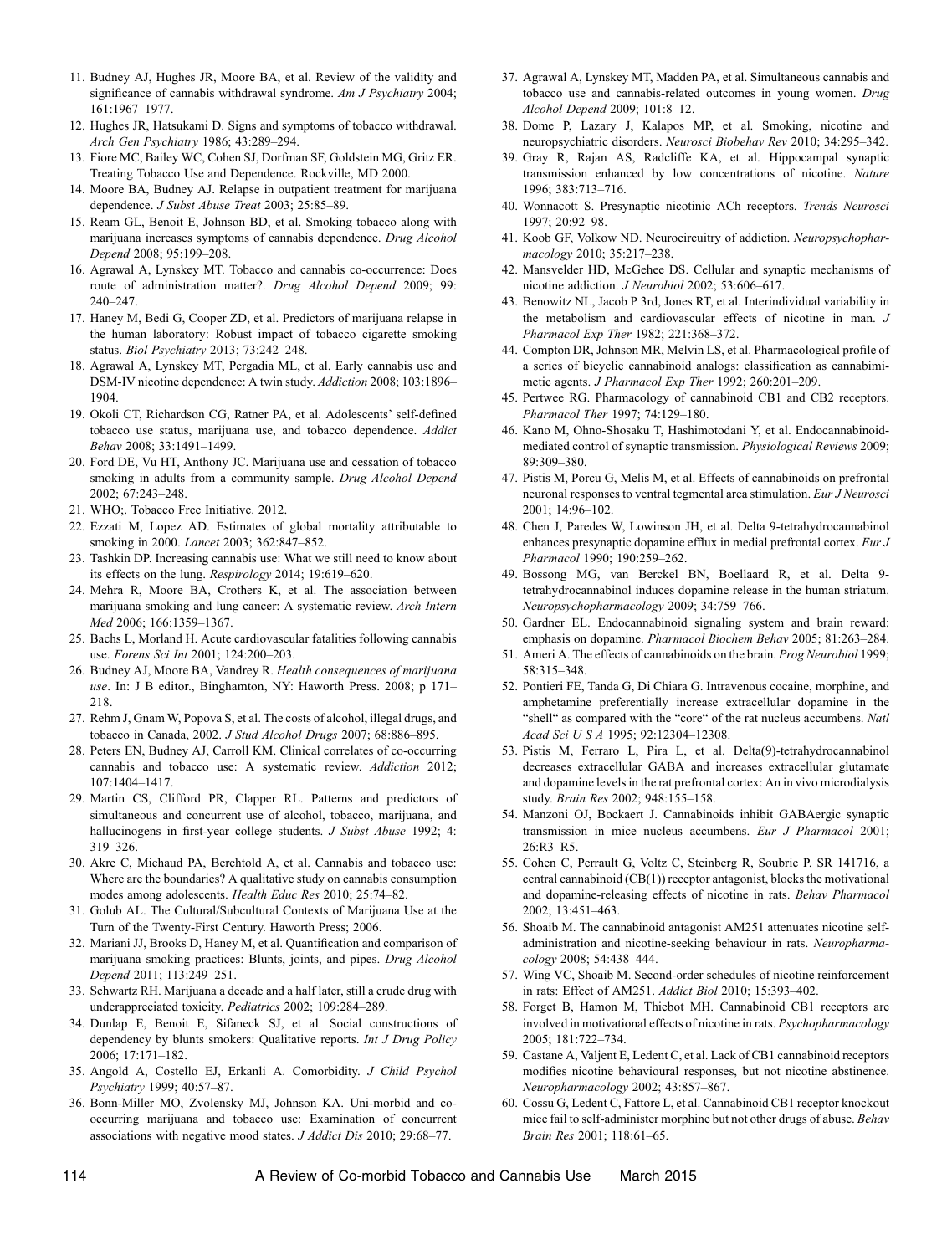- 61. Beardsley PM, Thomas BF, McMahon LR. Cannabinoid CB1 receptor antagonists as potential pharmacotherapies for drug abuse disorders. Int Rev Psychiatry 2009; 21:134–142.
- 62. Valjent E, Mitchell JM, Besson MJ, et al. Behavioural and biochemical evidence for interactions between Delta 9-tetrahydrocannabinol and nicotine. Br J Pharmacol 2002; 135:564–578.
- 63. Solinas M, Scherma M, Tanda G, et al. Nicotinic facilitation of delta9 tetrahydrocannabinol discrimination involves endogenous anandamide. J Pharmacol Exp Ther 2007; 321:1127–1134.
- 64. Tullis LM, Dupont R, Frost-Pineda K, et al. Marijuana and tobacco: A major connection? J Addict Dis 2003; 22:51–62.
- 65. Penetar DM, Kouri EM, Gross MM, et al. Transdermal nicotine alters some of marihuana's effects in male and female volunteers. Drug Alcohol Depend 2005; 79:211–223.
- 66. Perkins KA, Coddington SB, Karelitz JL, et al. Variability in initial nicotine sensitivity due to sex, history of other drug use, and parental smoking. Drug Alcohol Depend 2009; 99:47–57.
- 67. Cooper ZD, Haney M. Comparison of subjective, pharmacokinetic, and physiological effects of marijuana smoked as joints and blunts. Drug Alcohol Depend 2009; 103:107–113.
- 68. Balerio GN, Aso E, Berrendero F, et al. Delta9-tetrahydrocannabinol decreases somatic and motivational manifestations of nicotine withdrawal in mice. Eur J Neurosci 2004; 20:2737–2748.
- 69. Balerio GN, Aso E, Maldonado R. Role of the cannabinoid system in the effects induced by nicotine on anxiety-like behaviour in mice. Psychopharmacology 2006; 184:504–513.
- 70. Vandrey RG, Budney AJ, Hughes JR, et al. A within-subject comparison of withdrawal symptoms during abstinence from cannabis, tobacco, and both substances. Drug Alcohol Depend 2008; 92:48–54.
- 71. Carter BL, Tiffany ST. Meta-analysis of cue-reactivity in addiction research. Addiction 1999; 94:327–340.
- 72. Zhou X, Nonnemaker J, Sherrill B, et al. Attempts to quit smoking and relapse: factors associated with success or failure from the ATTEMPT cohort study. Addict Behav 2009; 34:365–373.
- 73. Levin KH, Copersino ML, Heishman SJ, et al. Cannabis withdrawal symptoms in non-treatment-seeking adult cannabis smokers. Drug Alcohol Depend 2010; 111:120–127.
- 74. Jones S, Bonci A. Synaptic plasticity and drug addiction. Curr Opin Pharmacol 2005; 5:20–25.
- 75. Kelley AE. Memory and addiction: Shared neural circuitry and molecular mechanisms. Neuron 2004; 44:161–179.
- 76. Kalivas PW, Volkow ND. The neural basis of addiction: A pathology of motivation and choice. Am J Psychiatry 2005; 162:1403–1413.
- 77. Heishman SJ, Kleykamp BA, Singleton EG. Meta-analysis of the acute effects of nicotine and smoking on human performance. Psychopharmacology 2010; 210:453–469.
- 78. D'Souza DC, Perry E, MacDougall L, et al. The psychotomimetic effects of intravenous delta-9-tetrahydrocannabinol in healthy individuals: implications for psychosis. Neuropsychopharmacology 2004; 29:1558– 1572.
- 79. Morrison PD, Zois V, McKeown DA, et al. The acute effects of synthetic intravenous Delta9-tetrahydrocannabinol on psychosis, mood and cognitive functioning. Psychol Med 2009; 39:1607–1616.
- 80. Biala G, Kruk M. Cannabinoid receptor ligands suppress memoryrelated effects of nicotine in the elevated plus maze test in mice. Behav Brain Res 2008; 192:198–202.
- 81. Jacobsen LK, Pugh KR, Constable RT, et al. Functional correlates of verbal memory deficits emerging during nicotine withdrawal in abstinent adolescent cannabis users. Biol Psychiatry 2007; 61:31–40.
- 82. Anthony JC, Warner LA, Kessler RC. Comparative epidemiology of dependence of tobacco, alcohol, controlled substance, and inhalants: Basic findings from the National Comorbidity Survey. Exp Clin Psychopharmacol 1994; 2:244–268.
- 83. Nestler EJ, Barrot M, Self DW. DeltaFosB sustained molecular switch for addiction. Proc Natl Acad Sci U S A 2001; 98:11042-11046.
- 84. Philibert RA, Gunter TD, Beach SR, et al. Role of GABRA2 on risk for alcohol, nicotine, and cannabis dependence in the Iowa Adoption Studies. Psychiatr Genet 2009; 19:91–98.
- 85. Sullivan D, Pinsonneault JK, Papp AC, et al. Dopamine transporter DAT and receptor DRD2 variants affect risk of lethal cocaine abuse: A genegene-environment interaction. Translational Psychiatry 2013; 3:e222.
- 86. Vaughn CP, Baker CL, Samowitz WS, et al. The frequency of previously undetectable deletions involving 3' Exons of the PMS2 gene. Genes Chromosomes Cancer 2013; 52: 107–112.
- 87. Clarke TK, Weiss AR, Ferarro TN, et al. The dopamine receptor D2 (DRD2) SNP rs1076560 is associated with opioid addiction. Ann Hum Genet 2014; 78:33–39.
- 88. Agrawal A, Silberg JL, Lynskey MT, et al. Mechanisms underlying the lifetime co-occurrence of tobacco and cannabis use in adolescent and young adult twins. Drug Alcohol Depend 2010; 108:49–55.
- 89. Agrawal A, Wetherill L, Dick DM, et al. Evidence for association between polymorphisms in the cannabinoid receptor 1 (CNR1) gene and cannabis dependence. American journal of medical genetics. Part B, Neuropsychiatric Genet 2009; 150B:736–740.
- 90. Chen X, Williamson VS, An SS, et al. Cannabinoid receptor 1 gene association with nicotine dependence. Arch Gen Psychiatry 2008; 65:816–824.
- 91. Anney RJ, Lotfi-Miri M, Olsson CA, et al. Variation in the gene coding for the M5 muscarinic receptor (CHRM5) influences cigarette dose but is not associated with dependence to drugs of addiction: Evidence from a prospective population based cohort study of young adults. BMC Genet 2007; 8:46.
- 92. Iacono WG, Carlson SR, Taylor J, et al. Behavioral disinhibition and the development of substance-use disorders: Findings from the Minnesota twin family study. Dev Psychopathol 1999; 11:869–900.
- 93. Jentsch JD, Taylor JR. Impulsivity resulting from frontostriatal dysfunction in drug abuse: Implications for the control of behavior by reward-related stimuli. Psychopharmacology 1999; 146:373–390.
- 94. Goldstein RZ, Volkow ND. Drug addiction and its underlying neurobiological basis: Neuroimaging evidence for the involvement of the frontal cortex. Am J Psychiatry 2002; 159:1642–1652.
- 95. Chambers RA, Taylor JR, Potenza MN. Developmental neurocircuitry of motivation in adolescence: A critical period of addiction vulnerability. Am J Psychiatry 2003; 160:1041–1052.
- 96. Hicks BM, Schalet BD, Malone SM, et al. Psychometric and genetic architecture of substance use disorder and behavioral disinhibition measures for gene association studies. Behav Genet 2011; 41:459–475.
- 97. Wallsten TS, Pleskac TJ, Lejuez CW. Modeling behavior in a clinically diagnostic sequential risk-taking task. Psychol Rev 2005; 112:862–880.
- 98. Gonzalez R, Schuster RM, Mermelstein RJ, et al. Performance of young adult cannabis users on neurocognitive measures of impulsive behavior and their relationship to symptoms of cannabis use disorders. J Clin Exp Neuropsychol 2012; 34:962–976.
- 99. McQuown SC, Belluzzi JD, Leslie FM. Low dose nicotine treatment during early adolescence increases subsequent cocaine reward. Neurotoxicol Teratol 2007; 29:66–73.
- 100. Patton GC, Coffey C, Carlin JB, et al. Teen smokers reach their mid twenties. J Adolesc Health 2006; 39:214–220.
- 101. Ellickson PL, Tucker JS, Klein DJ. High-risk behaviors associated with early smoking: Results from a 5-year follow-up. J Adolesc Health 2001; 28:465–473.
- 102. Tarter RE, Vanyukov M, Kirisci L, et al. Predictors of marijuana use in adolescents before and after licit drug use: Examination of the gateway hypothesis. Am J Psychiatry 2006; 163:2134–2140.
- 103. Patton GC, Coffey C, Carlin JB, et al. Reverse gateways? Frequent cannabis use as a predictor of tobacco initiation and nicotine dependence. Addiction 2005; 100:1518–1525.
- 104. Kandel D. Stages and pathways of drug involvement. New York, NY: Cambridge: University Press 2002.
- 105. Weinberger AH, Sofuoglu M. The impact of cigarette smoking on stimulant addiction. Am J Drug Alcohol Abuse 2009; 35:12–17.